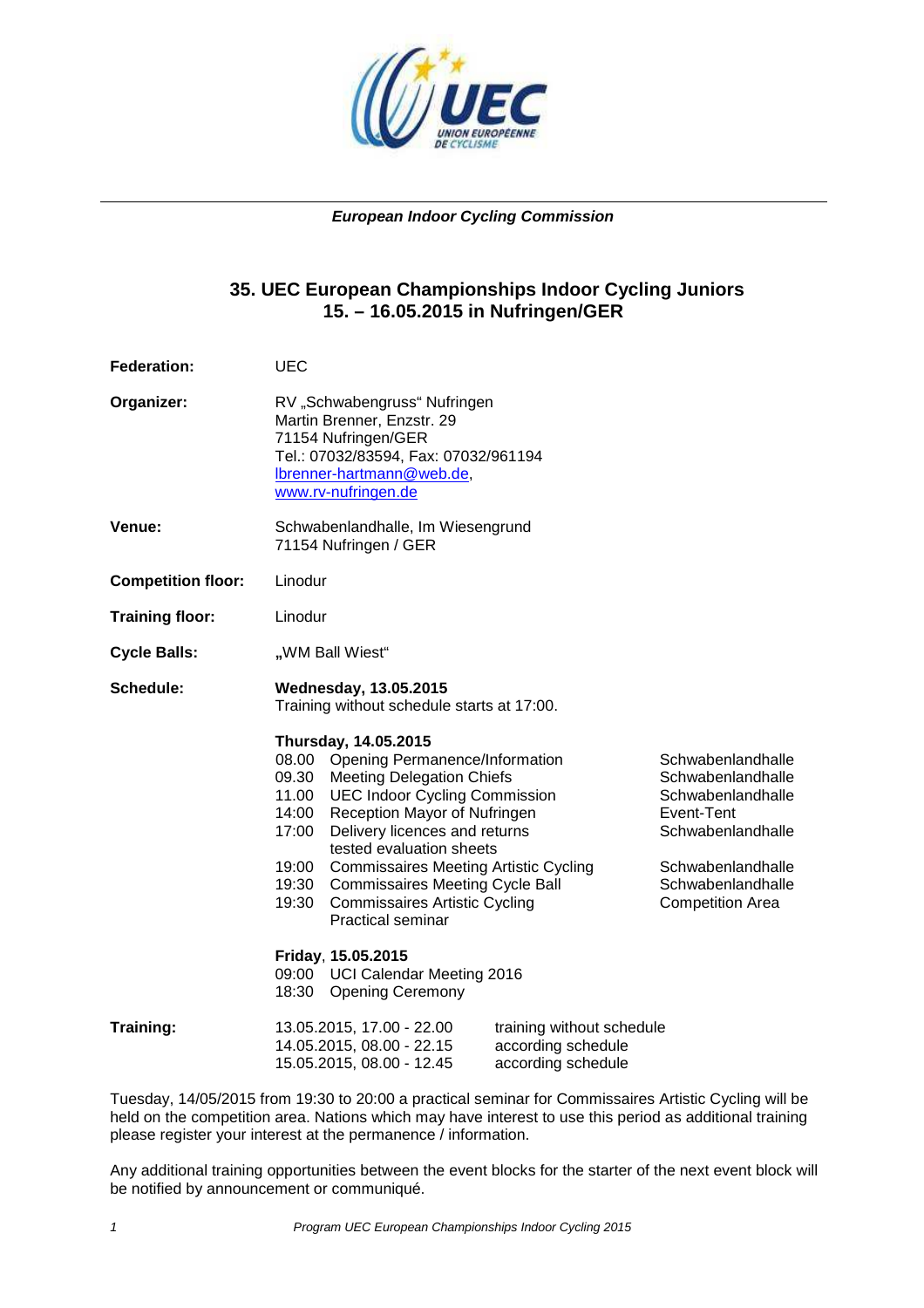#### **Events:**

| Friday,                                              | 15.05.2015 |                            | 14.00<br>18.30                                                               |                | Cycle Ball and Single Junior Women<br><b>Official Opening</b><br>Cycle Ball/Pairs Junior Open//Single Junior Women |
|------------------------------------------------------|------------|----------------------------|------------------------------------------------------------------------------|----------------|--------------------------------------------------------------------------------------------------------------------|
| Saturday,                                            | 16.05.2015 |                            | 09.00<br>14.00                                                               | Single Juniors | Cycle Ball/Single Juniors<br>Pairs Junior Women<br>Cycle Ball/ Act 4 Junior Women                                  |
| <b>UEC-Representative: Hilmar Hessler</b>            |            |                            |                                                                              |                | <b>GER</b>                                                                                                         |
| Cycle Ball:                                          |            | <b>Frank Fiedel</b>        |                                                                              |                | GER                                                                                                                |
| Commissaires-<br><b>Cycle Ball:</b>                  |            | <b>Norbert Mullis</b>      | Kamil Rutkowski<br>Harald Braunger                                           |                | <b>AUT</b><br><b>GER</b><br>SUI                                                                                    |
| <b>Chief-Commissaire</b><br><b>Artistic Cycling:</b> |            |                            | Andreas Meier                                                                |                | <b>GER</b>                                                                                                         |
| IT - Officer:                                        |            |                            | Kurt-Jürgen Daum                                                             |                | <b>GER</b>                                                                                                         |
| <b>Commissaires:</b>                                 |            | Ann Bondue<br>Dora Megyesi | Katharina Dischler<br>Véronique Rietsch<br>Angela Heimbach<br>Günter Altwegg |                | <b>AUT</b><br>BEL<br><b>FRA</b><br><b>GER</b><br><b>HUN</b><br>SUI                                                 |

#### **Cycle Ball**

It applies to the fixed game mode for Cycle Ball by the UEC - Indoor Cycling Commission.This means: 6 registered teams – it will be played in a single round. Order of play based on the results of the Junior Championships 2014.

Two semifinals: rank 1 against rank 4 and rank 2 against rank 3. In case of a draw – decision by penalty kick.

The looser play the final for rank three and the winner plays the final for rank one. In case of a draw decision according UCI rules.

#### **Teams Cycle Ball**

- **AUT** Simon Bruchhäusel Benjamin Bruchhäusel
- **CZE** Radek Adam Miroslav Gottfried
- **FRA** Mathias Seyfried Thomas Leclerc
- **GER** Till Wehgner Marco Wagner
- **HUN** Viktor Péter Orcsik Bence Krausz
- **SUI** Luc Graf Simon Fischler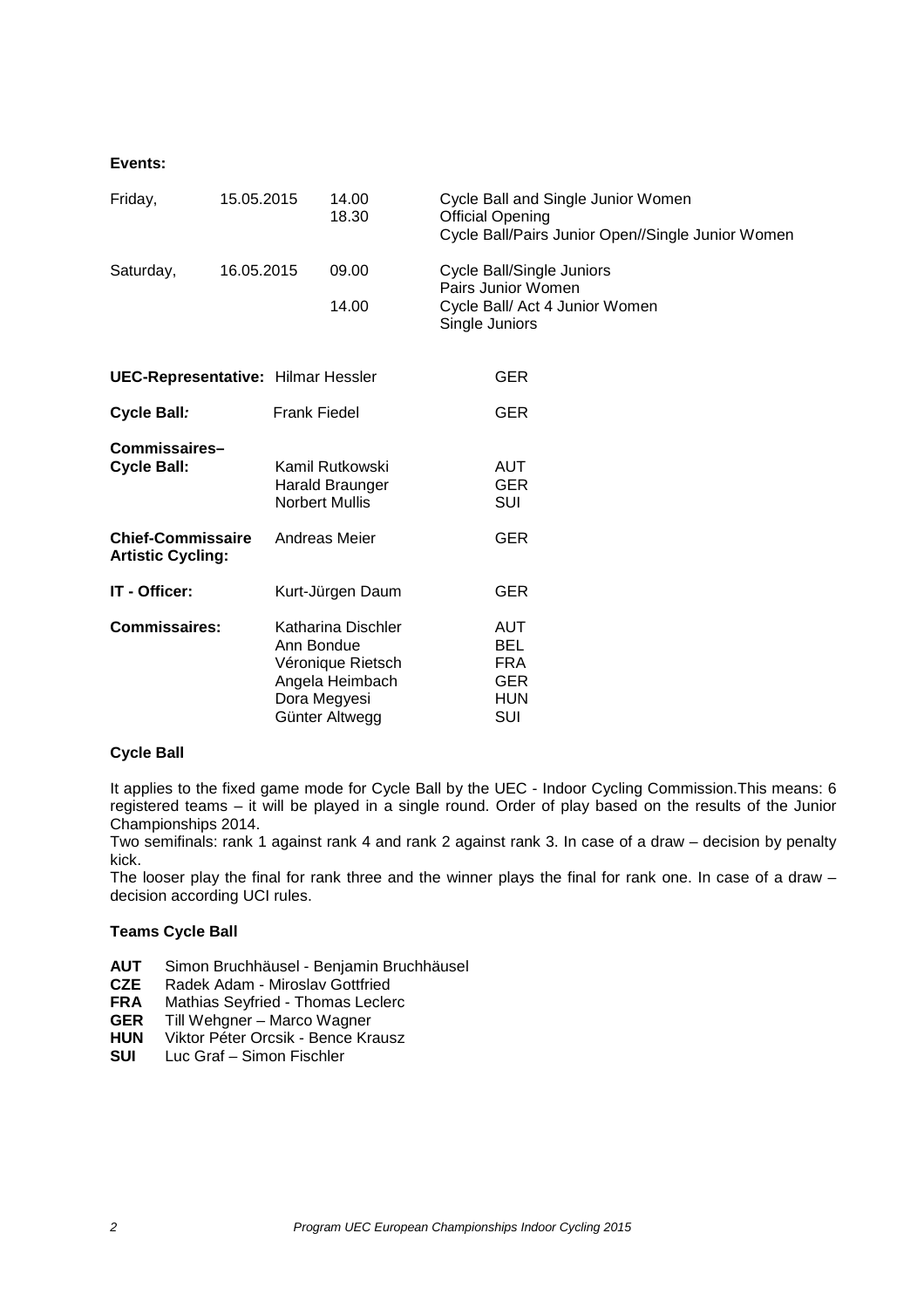## **Program – UEC European Junior Championships Indoor Cycling 2015**

## **Friday, 15.05.2015, 14.00**

| 1.<br>2.                 | Cycle Ball<br><b>Cycle Ball</b>                                               | AUT<br><b>GER</b>        |   | <b>HUN</b><br><b>FRA</b>                             |                                      |
|--------------------------|-------------------------------------------------------------------------------|--------------------------|---|------------------------------------------------------|--------------------------------------|
|                          | Single Junior Women                                                           |                          |   |                                                      |                                      |
| 3.<br>4.<br>5.<br>6.     | Larissa Vandorpe<br>Dora Rakocza<br>Panna Klara Zan-Fabian<br>Natalia Zibrita |                          |   | <b>BEL</b><br><b>SVK</b><br><b>UKR</b><br><b>SVK</b> | 48,60<br>60,20<br>61,90<br>62,80     |
| 7.<br>8.                 | Cycle Ball<br>Cycle Ball                                                      | <b>CZE</b><br><b>AUT</b> | - | <b>SUI</b><br><b>FRA</b>                             |                                      |
| 9.<br>10.<br>11.<br>12.  | Pana Kalica<br><b>Therese Rietsch</b><br>Zsofia Hugyecz<br>Morgane Lebeau     |                          |   | <b>HUN</b><br><b>FRA</b><br><b>HUN</b><br><b>FRA</b> | 81,00<br>96,00<br>99,60<br>113,20    |
| 13.<br>14.               | Cycle Ball<br><b>Cycle Ball</b>                                               | CZE<br><b>GER</b>        | - | <b>HUN</b><br><b>SUI</b>                             | .                                    |
| 15.<br>16.<br>17.<br>18. | Giuliana Zübner<br>Franziska Belmega<br>Isabella Zübner<br>Adela Pribylova    |                          |   | ITA.<br>AUT<br>ITA.<br><b>CZE</b>                    | 122,30<br>123,20<br>131,70<br>134,80 |

## **Friday, 15.05.2015, 19.00**

| 19. | Welcome |  |
|-----|---------|--|
|     |         |  |

20. Opening Ceremony

Pairs Junior Open

| 21.<br>22.<br>23. | Yanosh Kovach/Sandor Simon<br>Jacob Löic/Therese Rietsch<br>Bence Kaliczka/Panna Kaliczka          | UKR<br>FRA<br>HUN        | 59,40<br>79,10<br>79,70    |
|-------------------|----------------------------------------------------------------------------------------------------|--------------------------|----------------------------|
| 24.               | Cycle Ball<br><b>FRA</b>                                                                           | HUN                      |                            |
| 25.<br>26.<br>27. | Karina Ledergerber/Julian Meier<br>Adéla Pribylová/Jaroslav Vrána<br>Kristian Friedla/Jonas Oerter | SUI<br><b>CZE</b><br>GER | 85,90<br>87,40<br>119,20   |
| 28.               | Winner Ceremony Pairs Junior Open                                                                  |                          |                            |
| 29.               | Cycle Ball<br>AUT                                                                                  | SUI                      |                            |
|                   | Single Junior Women                                                                                |                          |                            |
| 30.<br>31.<br>32. | Jana Latzer<br>Saskia Schäffler<br>Julia Walser                                                    | AUT<br>SUI<br>AUT        | 151,10<br>152,30<br>159,90 |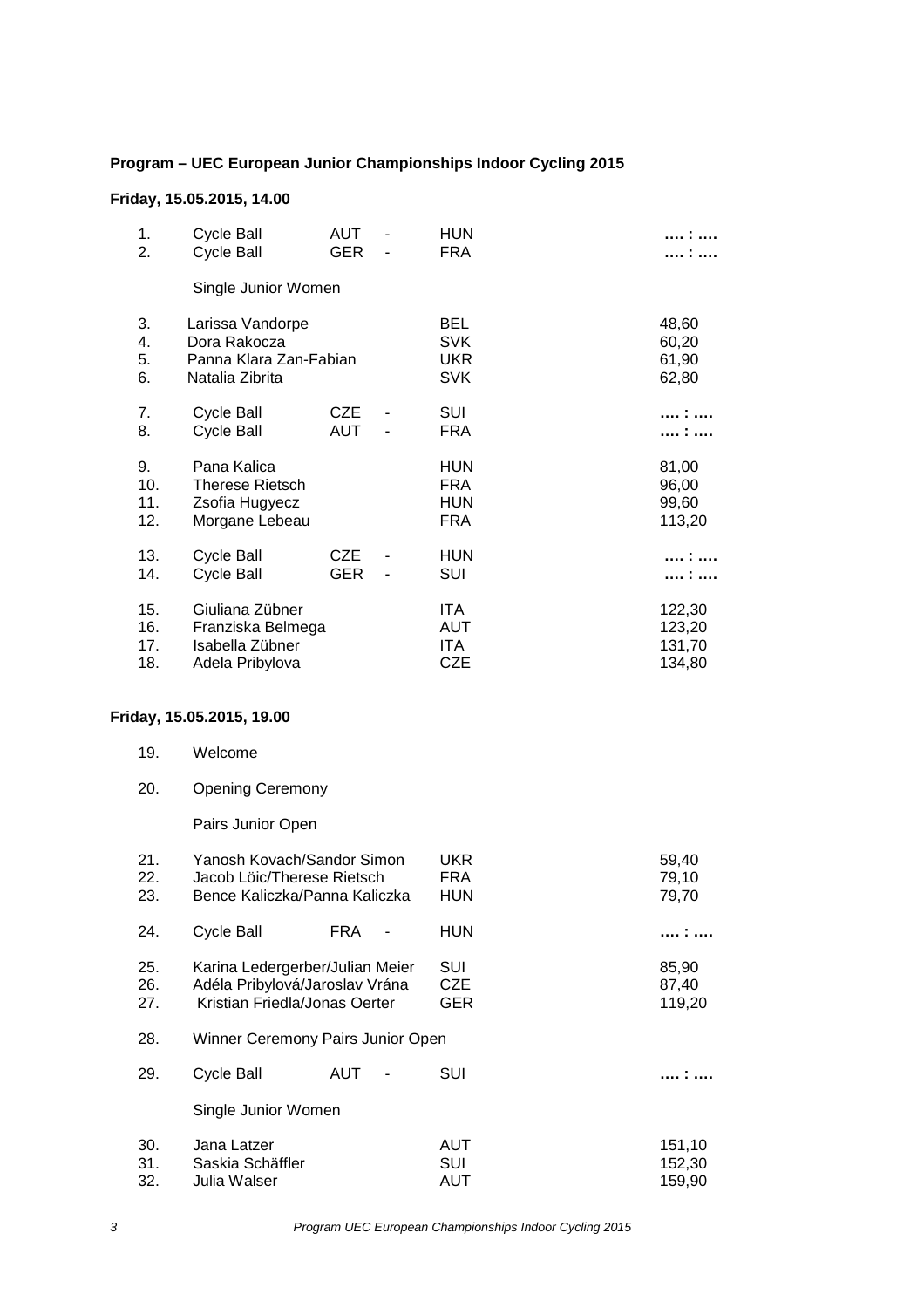| 33. | Cvcle Ball   | GER - | CZE        | .      |
|-----|--------------|-------|------------|--------|
| 34. | Lara Füller  |       | <b>GER</b> | 163.20 |
| 35. | Leana Hotz   |       | SUI        | 172.70 |
| 36. | Lena Günther |       | <b>GER</b> | 176.80 |

37. Winner Ceremony Single Junior Women

# **Saturday, 16.05.2015, 09.00**

Single Juniors

| 38.<br>39.<br>40.<br>41. | Tibor-Ishtvan Sorko<br>Balazs Zagyvai<br>Yanosh Kovach<br>Bence Bozco                                    |                          | UKR<br>HUN<br><b>UKR</b><br>HUN               | 65,20<br>68,20<br>76,50<br>78,90   |
|--------------------------|----------------------------------------------------------------------------------------------------------|--------------------------|-----------------------------------------------|------------------------------------|
| 42.<br>43.               | Cycle Ball<br>Cycle Ball                                                                                 | <b>SUI</b><br><b>GER</b> | <b>FRA</b><br>HUN                             |                                    |
| 44.<br>45.<br>46.<br>47. | Julian Meier<br>Robbe Stalpaert<br>Louis Camier<br>Jaroslav Vrána                                        |                          | SUI<br><b>BEL</b><br><b>FRA</b><br><b>CZE</b> | 94,00<br>95,80<br>105,30<br>107,20 |
| 48.<br>49.               | Cycle Ball<br>Cycle Ball                                                                                 | AUT<br>SUI               | <b>CZE</b><br>HUN                             |                                    |
|                          | Pairs Junior Women                                                                                       |                          |                                               |                                    |
| 50.<br>51.<br>52.        | Viktória Glofák/Anikó Molnár<br>Boglárka Balogh Alexandra Becsák HUN<br>Isabella Zuebner/Guillana Zübner |                          | <b>SVK</b><br>ITA                             | 69,20<br>79,30<br>88,70            |
| 53.<br>54.               | Cycle Ball<br>Cycle Ball                                                                                 | <b>CZE</b><br>AUT        | FRA<br>GER                                    |                                    |
| 55.<br>56.<br>57.        | Rosa Kopf/Svenja Bachmann<br>Irina Christinger/Karin Stocker<br>Sophie-Marie Nattmann/<br>Caroline Wurth |                          | AUT<br><b>SUI</b><br>GER                      | 89,90<br>107,10<br>133,40          |

58. Winner Ceremony Pairs Junior Women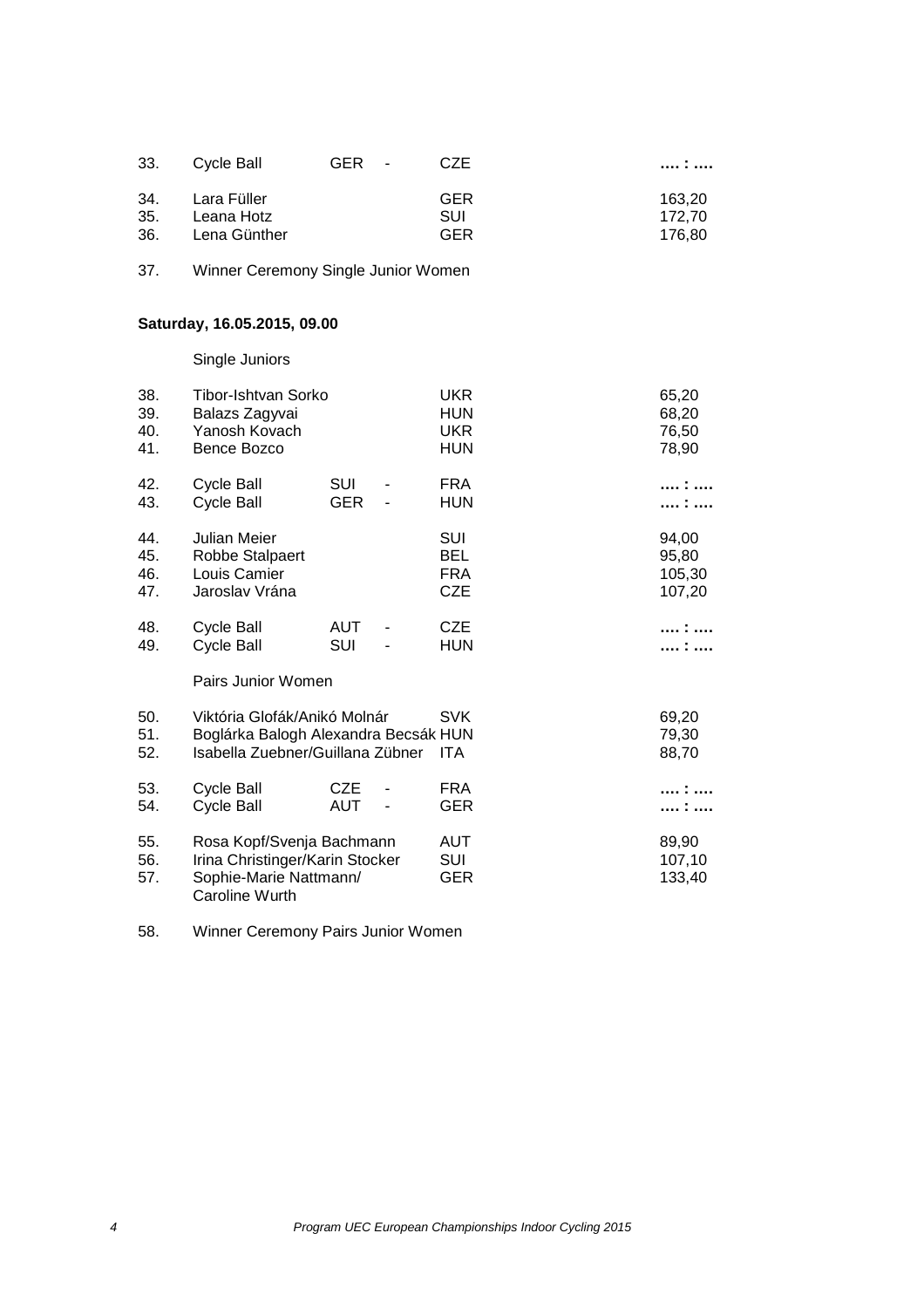## **Saturday, 16.05.2015, 14.00**

| 59.                      | Act 4 Junior Women                                                  | Laura Schnetzer<br>Annika Pichler<br>Cheyenne Harbarth<br>Lea Morscher    | <b>AUT</b> | 97,30                                |
|--------------------------|---------------------------------------------------------------------|---------------------------------------------------------------------------|------------|--------------------------------------|
| 60.                      | Act 4 Junior Women                                                  | Glofák, Viktória<br>Molnár, Anikó<br>Domin, Henriett<br>Meszaros, Kinga   | <b>SVK</b> | 172,50                               |
| 61.                      | Cycle Ball - 1. Semifinal                                           | Rank 1                                                                    | Rank 4     |                                      |
| 62.                      | Act 4 Junior Women                                                  | Boglárka Balogh<br>Becsák Alexandra<br>Sugta Juilianna<br>Goldshmidt Réka | <b>HUN</b> | 176,10                               |
| 63.                      | Act 4 Junior Women                                                  | Ellen Stangier<br><b>Stefanie Moos</b><br>Anja Schelbert<br>Vanessa Hotz  | SUI        | 211,10                               |
| 64.                      | Act 4 Junior Women                                                  | Schmidt, Carolin<br>Siegert, Mara<br>Weinmann, Anna<br>Gut, Patricia      | <b>GER</b> | 214,80                               |
| 65.                      | Winner Ceremony Act 4 Junior Women                                  |                                                                           |            |                                      |
| 66.                      | Cycle Ball - 2. Semifinal                                           | Rank 2                                                                    | Rank 3     |                                      |
|                          | Single Juniors                                                      |                                                                           |            |                                      |
| 67.<br>68.<br>69.<br>70. | Adam Hedges<br><b>Steven Gapp</b><br>Loic Jacob<br>Ondrej Hanzlicek | <b>GBR</b><br><b>AUT</b><br><b>FRA</b><br><b>CZE</b>                      |            | 115,20<br>119,60<br>121,40<br>127,20 |
| 71.                      | Cycle Ball - Rank 3                                                 | Looser Game 61 - Looser Game 66                                           |            | :                                    |
| 72.<br>73.<br>74.        | <b>Christopher Schobel</b><br>Max Maute<br>Nick Lange               | <b>AUT</b><br><b>GER</b><br><b>GER</b>                                    |            | 135,70<br>174,00<br>174,90           |
| 75.                      | Winner Ceremony Single Juniors                                      |                                                                           |            |                                      |
| 76.                      | Cycle Ball - Final                                                  | Winner Game 61 - Winner Game 66                                           |            | .                                    |
| 77.                      | Winner Ceremony Cycle Ball                                          |                                                                           |            |                                      |
| 78.                      | Obtaining - UEC Flag                                                |                                                                           |            |                                      |